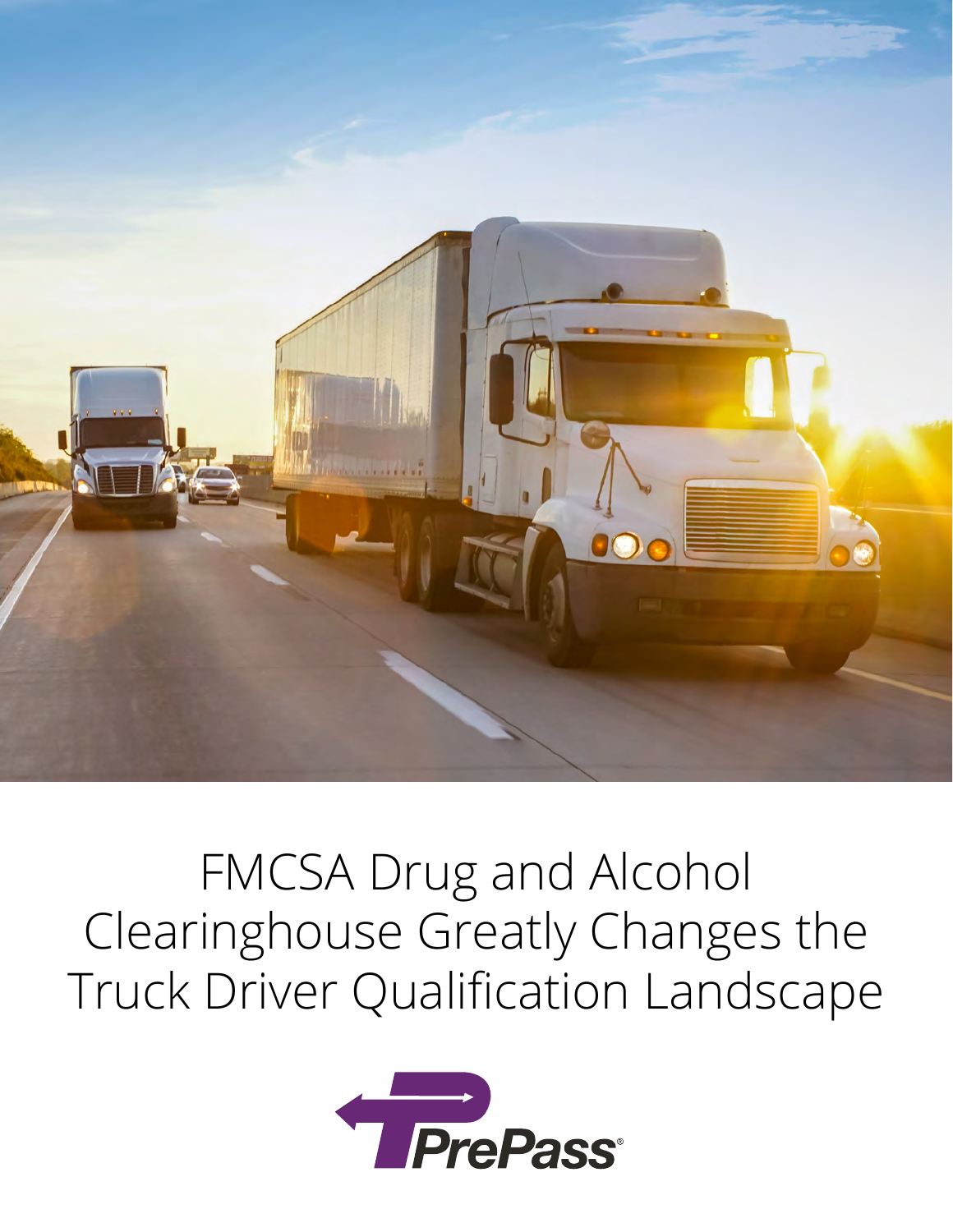

Since 1991 the Federal Motor Carrier Safety Administration (FMCSA), as well as its counterpart agencies in the U.S. Department of Transportation, have required employers to conduct drug testing of personnel conducting safety-sensitive functions. At FMCSA, that primarily impacts commercial motor vehicle (CMV) drivers holding a commercial driver's license (CDL).

The agency requires these drug tests at pre-employment, annually on a random basis, post-accident, when reasonable suspicion indicates drug or alcohol use, and, for those who fail a drug test, return-to-duty and follow-up tests. Following exacting technical standards set forth by Substance Abuse and Mental Health Services Administration, an arm of the U.S. Health and Human Services Department, the tests check for the presence of marijuana, cocaine, opiates, amphetamines and methamphetamines, and phencyclidine (PCP). Testing positive for a drug test, or registering a 0.04% or greater blood alcohol content, requires immediate removal from safety-sensitive functions – for example, driving a truck - until the return-to-duty process is successfully completed.

At pre-employment time, motor carriers are not only required to have a drug test administered to a driver applicant but must also check with that applicant's prior employers for the past three years, including any failed drug tests.

Motor carriers and professional drivers know and understand these requirements – which is one reason why post-accident tests have shown drug and alcohol use by truck drivers to be far less pervasive than by passenger car operators.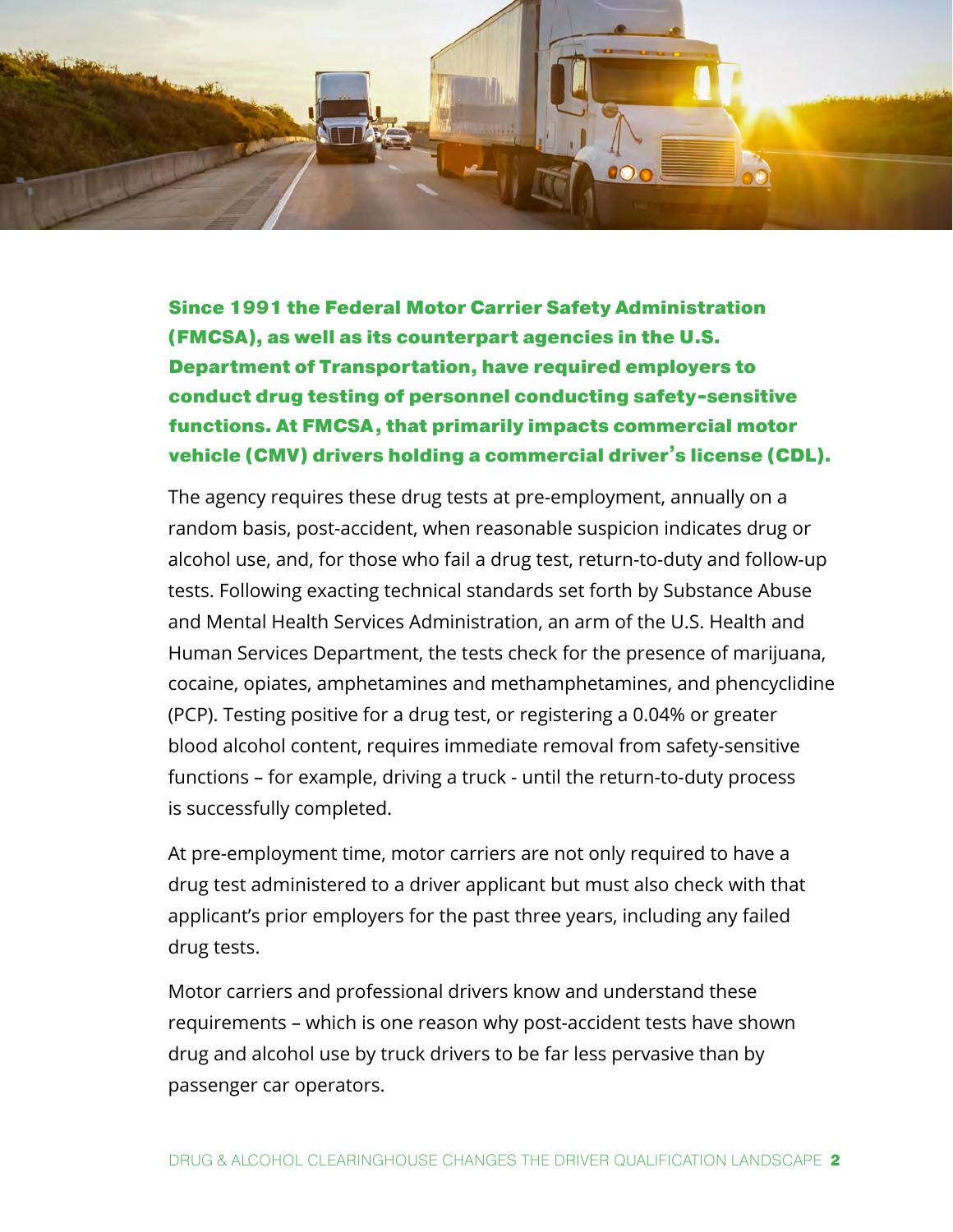But also widely known in the trucking industry is that unscrupulous drivers were able to hide drug test results by omitting mention of a past employer

where a failed test occurred. Another weakness of the system was that some past employers may not respond or be out of business, and so past failed drug tests were not discovered by the hiring carrier. Some states adopted centralized clearinghouses for drug test results conducted in their state; unfortunately, those cannot readily track drivers who move and obtain a CDL elsewhere.

Post-accident tests have shown drug and alcohol use by truck drivers to be far less pervasive than by passenger car operators.

The trucking industry and law enforcement together pressured

Congress to close this safety loophole. Four years ago, Congress passed legislation requiring a nationwide clearinghouse and FMCSA followed up by implementing regulations.

Here are some questions addressed about the **FMCSA Drug and** [Alcohol Clearinghouse:](https://www.fmcsa.dot.gov/regulations/commercial-drivers-license-drug-and-alcohol-clearinghouse)

- Who must register with the clearinghouse?
- Who must check clearinghouse information and how is it done?
- What information will be in the clearinghouse and how will drivers know?
- What are the fees for using the clearinghouse?
- Who must report drug and alcohol violations to the clearinghouse?
- What can state agencies do with the clearinghouse?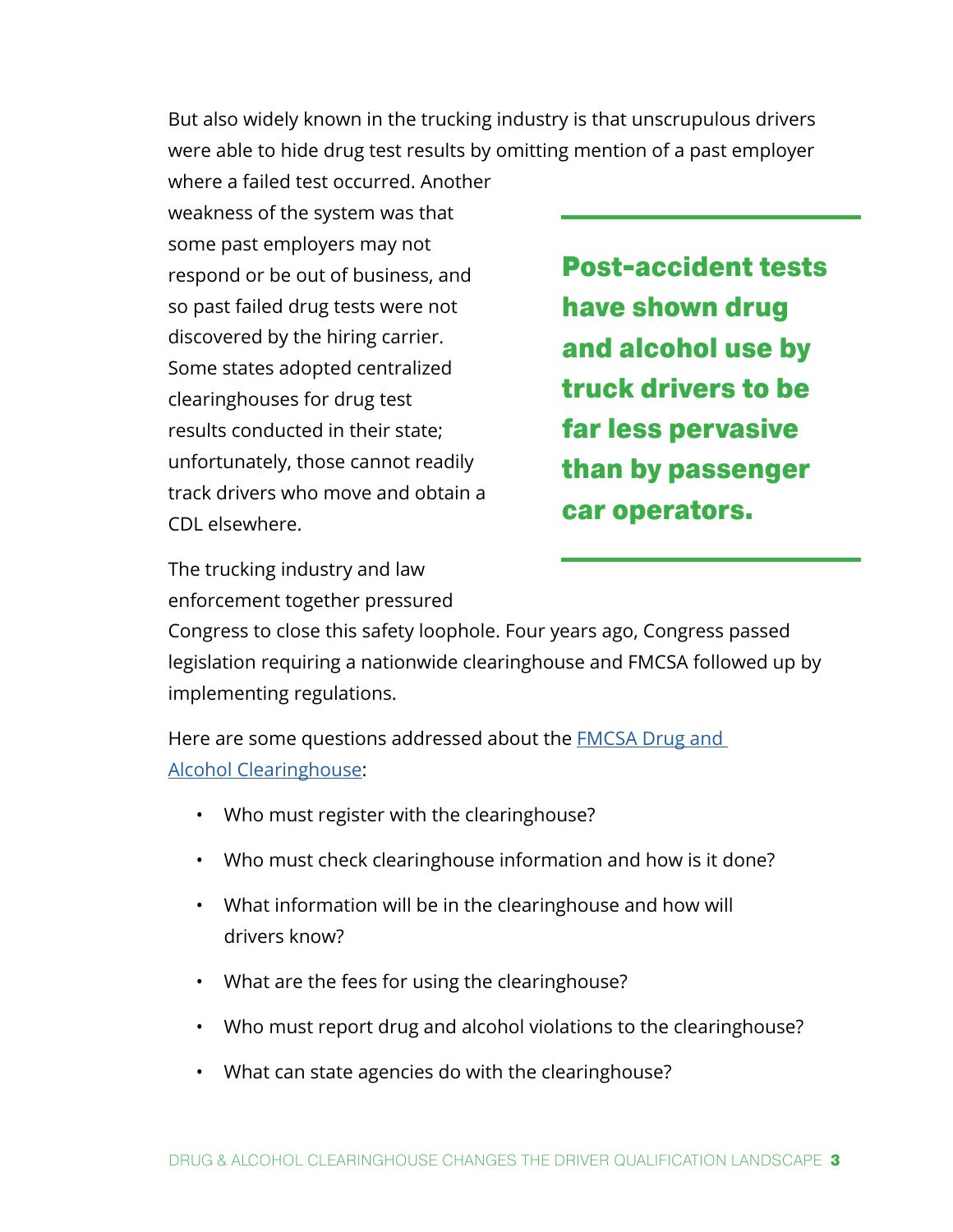# Here's Who Has To Register With The **Clearinghouse**

As of Jan. 6, 2020, all interstate and intrastate motor carriers employing CDL drivers and consortia/third party administrators (C/TPAs) who administer drug testing for motor carriers and owner-operators must be registered with the FMCSA Drug and Alcohol Clearinghouse. Clearinghouse registration, [news and updates are available online.](https://clearinghouse.fmcsa.dot.gov/)

Registration with the clearinghouse allows a driver to electronically view his or her own clearinghouse record.

Drivers are not, as a rule, required to register with the clearinghouse. However, this applies only if the driver never incurs a drug and alcohol violation and does not need to give consent for a "full" query (discussed below) which is required at pre-employment. However, registration with the clearinghouse does allow a driver to electronically view his or her own clearinghouse record. Data in the clearinghouse is subject to **Privacy** [Act](https://www.justice.gov/opcl/privacy-act-1974) requirements, allowing drivers to request correction of inaccurate information. Registration with the clearinghouse also allows drivers to locate a substance abuse professional for return-to-duty assistance.

Medical review officers and substance abuse professionals must also register with the clearinghouse.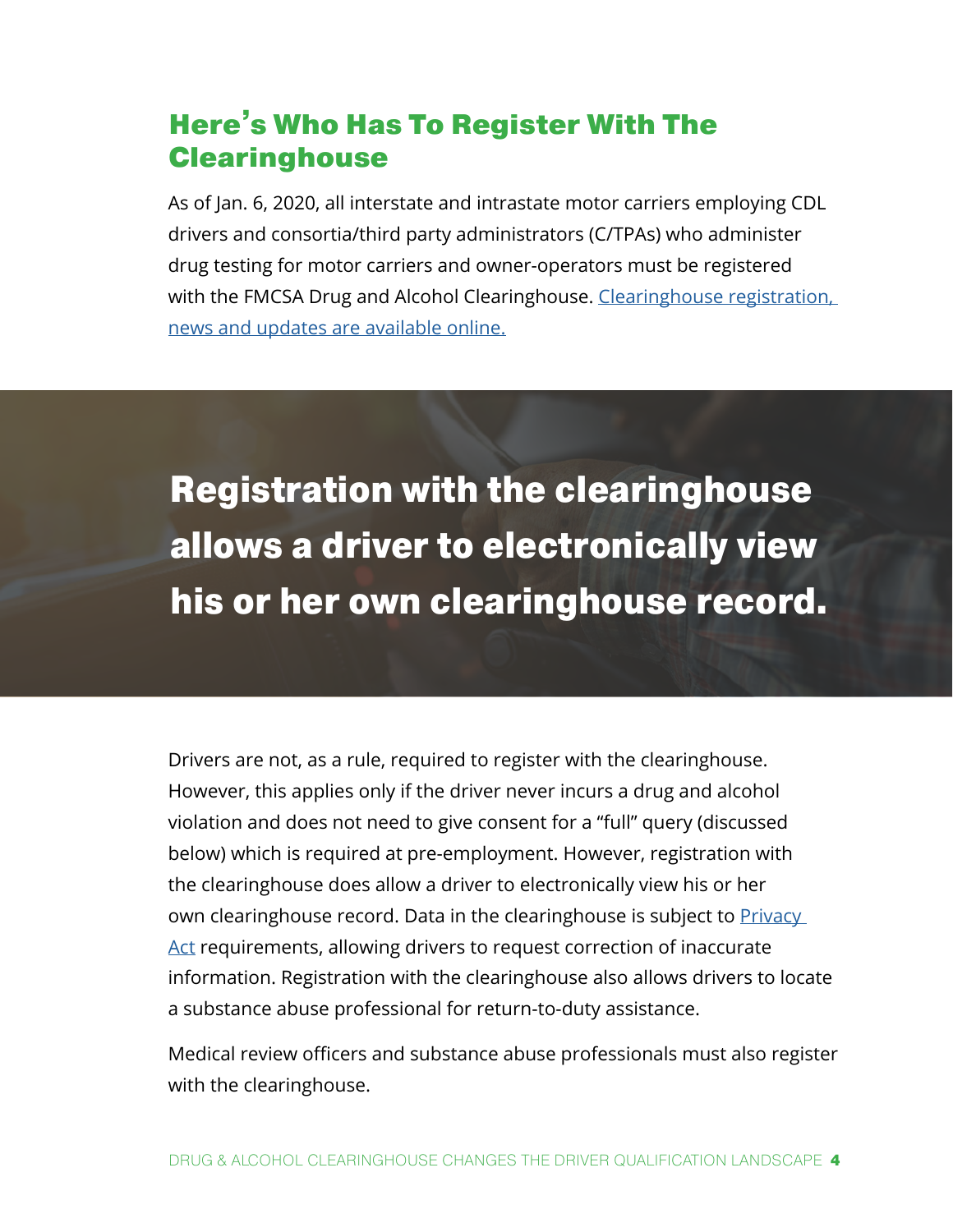# Making Clearinghouse Queries, Two Different Types

As of Jan. 6, 2020, motor carriers and C/TPAs are required to query the clearinghouse database for unresolved drug and alcohol violations by all driver applicants. This happens at time of pre-employment and at least once annually for all employed drivers. "Unresolved" violations are those for which the driver has not successfully completed the return-to-duty process under direction by a [DOT substance abuse professional](https://www.transportation.gov/odapc/sap). This process includes further testing. Owner-operators are required to retain a C/TPA for clearinghouse purposes, as well as to administer owner-operator participation in a random drug testing pool.

The clearinghouse offers two levels of queries. One is a "limited" query intended for use with current employees. The limited query tells the motor carrier or C/TPA whether there is any information about resolved or unresolved drug and alcohol program violations in the clearinghouse database, but does not release any specific violation information. The other is a "full" query. It is intended principally for use at pre-employment, allows the employer to see detailed information about any drug and alcohol program violations in a driver's clearinghouse record.

Both levels of query require a driver's consent. Driver consent for a "limited" query can be by written permission kept in the employer's office. The written permission for "limited" queries can be for multiple years. A "full" query, on the other hand, requires the driver to provide electronic consent directly into the clearinghouse – which means the driver must be registered with the clearinghouse.

Again, a "full" query is required at time of pre-employment – which includes drivers changing employers as well as new CDL drivers – and may also be triggered if an employer or C/TPA conducting an annual "limited" query for an existing employee discovers that new information has been added to that driver's clearinghouse record.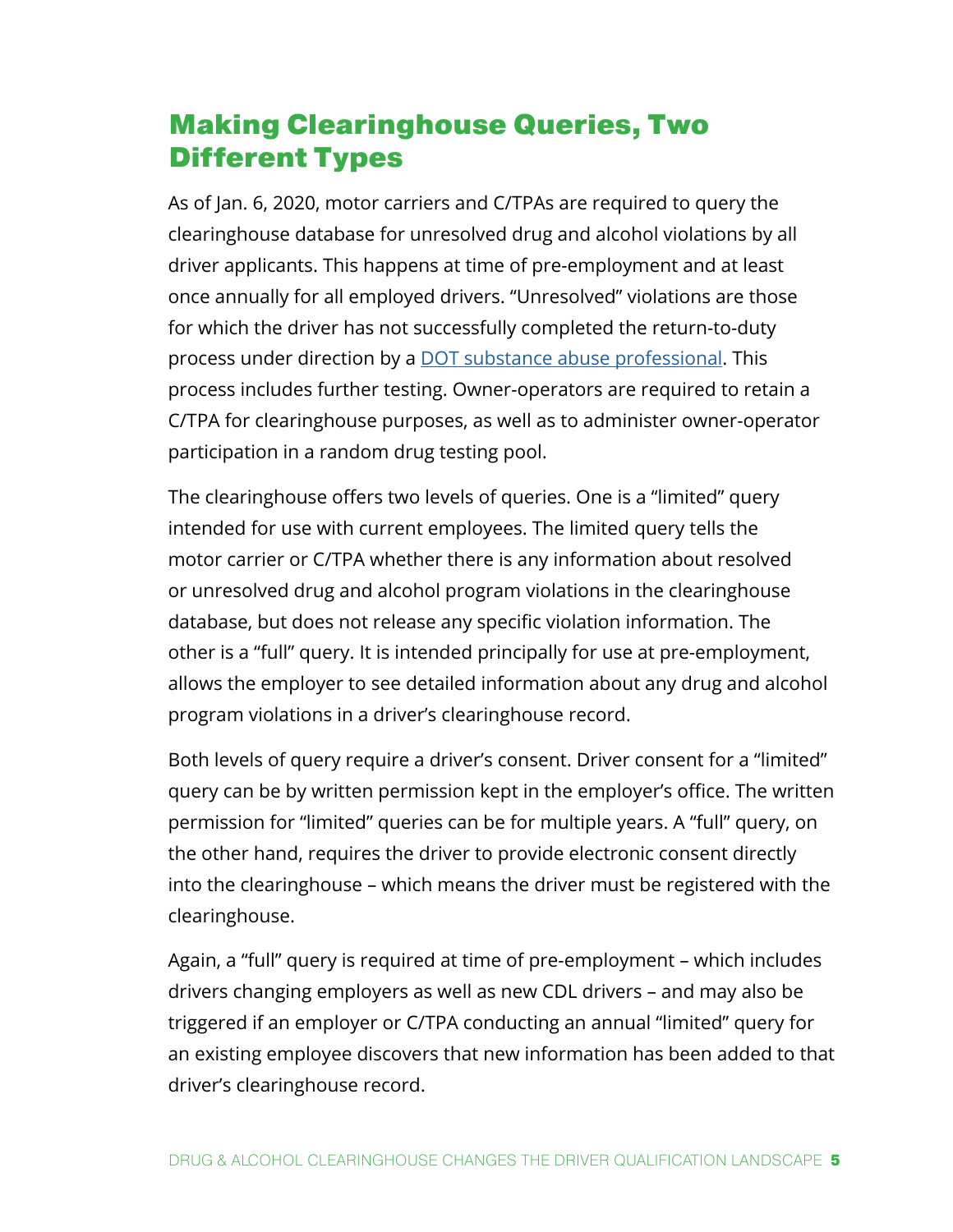# Clearinghouse Information And Driver **Notification**

The clearinghouse contains records of violations of drug and alcohol prohibitions in [49 CFR Part 382, Subpart B,](https://www.ecfr.gov/cgi-bin/retrieveECFR?gp=1&ty=HTML&h=L&mc=true&=PART&n=pt49.5.382#sp49.5.382.b\) including positive drug or alcohol test results and test refusals. When a driver completes the returnto-duty process and follow-up testing plan, this information is recorded in the clearinghouse. The clearinghouse does not itself change any existing requirements for drug and alcohol testing.

The clearinghouse only contains information for violations that occurred on or after Jan. 6, 2020. Because the clearinghouse does not contain information on violations before Jan, 6, 2020, motor carriers must continue to check with an applicant's prior employers until Jan. 6, 2023. Thereafter, carriers will need only check the clearinghouse database.



The clearinghouse contains information for violations that occurred on or after Jan. 6, 2020.

Driver violation records are available in the clearinghouse for five years from the date of the violation determination, or until the violation is resolved through the successful completion of the return-to-duty process and followup testing plan, whichever is later.

Drivers are notified any time information about them is added, revised or removed. The clearinghouse sends that notification by mail or email,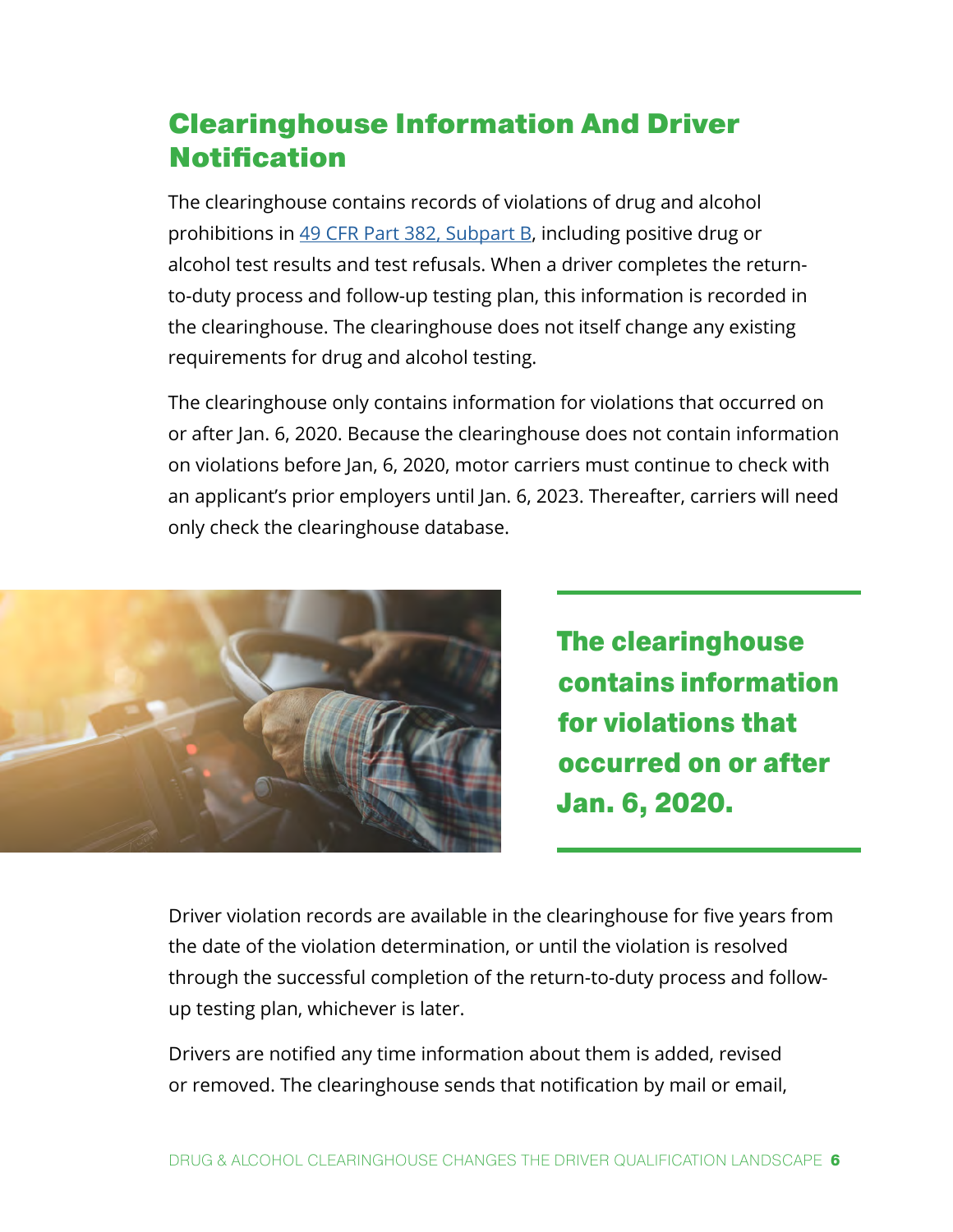designated by the driver when registering for the clearinghouse. If the driver is not registered, the notification is mailed to the address on record for the driver's CDL.

#### Using The Clearinghouse Is Not Free

Employers and C/TPAs querying the clearinghouse are charged a fee. Queries cost \$1.25 for a single query, whether limited or full. Bundles of queries can be purchased, saving employers money. FMCSA recommends purchasing a bundle sufficient to at least cover the annual queries for all existing employees. Details on available bundles can be found on the clearinghouse [website](https://clearinghouse.fmcsa.dot.gov/). If an employer conducting a limited query finds that a full query is necessary for that driver, no additional fee is charged. No clearinghouse fee is charged for registration or other clearinghouse activities.

### Reporting Drug And Alcohol Violations To The Clearinghouse

To fill the clearinghouse database, motor carriers, C/TPAs and medical review officers must report all drug and alcohol violations. Substance abuse professionals must submit updates on return-to-duty and follow-up tests. Employers must report violations by the close of the third business day following receipt of the information. Medical review officers must report making a determination or verification within two business days. A handy role card for all users of the clearinghouse is available on the [clearinghouse website.](https://clearinghouse.fmcsa.dot.gov/)

# Impact on State Driver Licensing Agencies

FMCSA recently extended to Jan. 6, 2023, the time when state driver licensing agencies (SDLAs) must query the clearinghouse database prior to completing licensing transactions, such as issuance, renewal, transfer and upgrades of